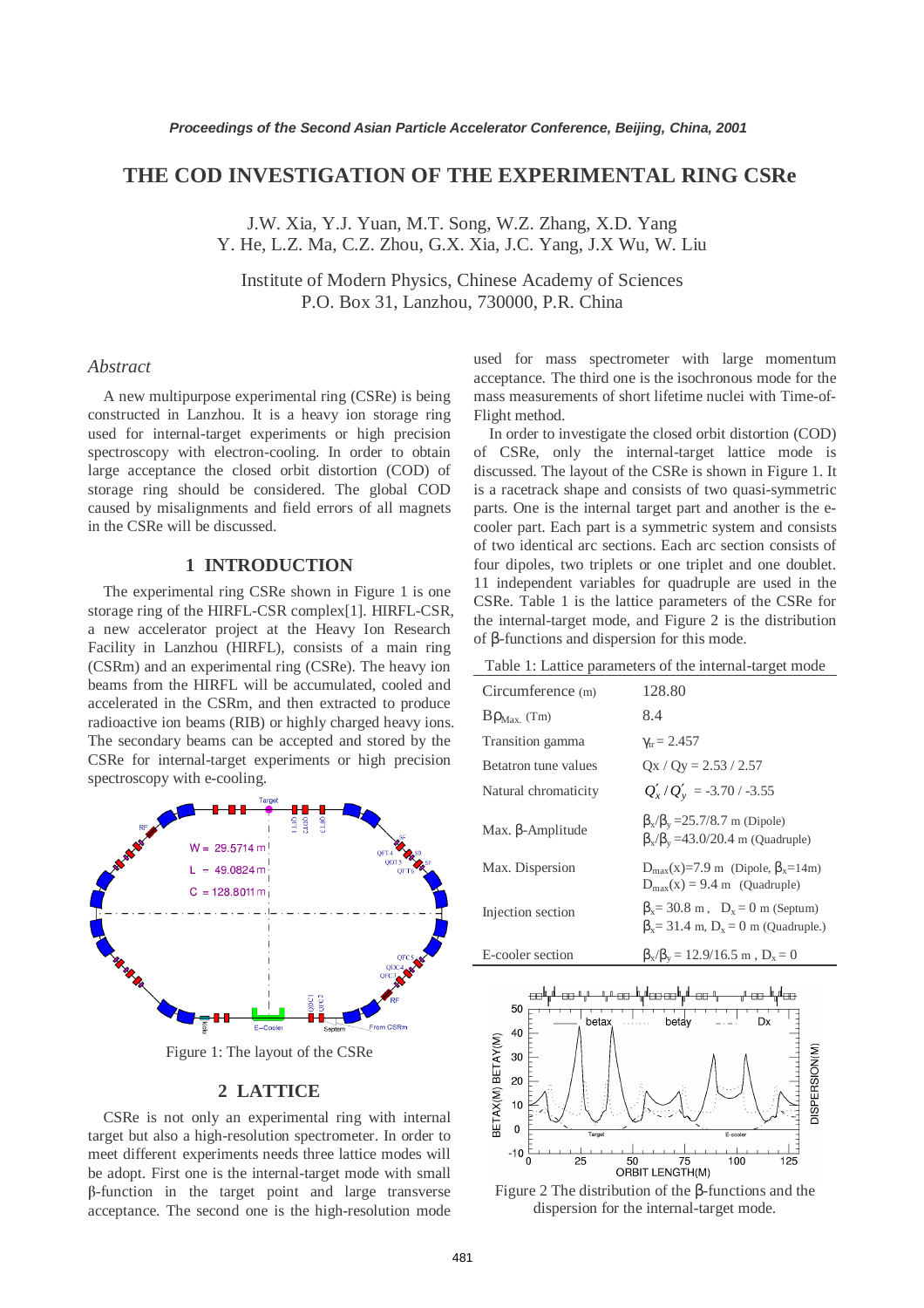## **3 THE COD THEORY OF STORAGE RING**

# *3.1 Derivation of the general COD formula*

Considering the magnetic field errors, the Hill equation[2] of the particle motion is the following form,

$$
\frac{d^2Y}{ds^2} + K(s)Y = \frac{1}{\rho} \frac{\Delta B}{B} = F(S)
$$
 (1)

where Y is the horizontal or vertical displacement (x or y) from the ideal equilibrium orbit,  $K(s)$  represents the focusing function  $K_x(s)$  or  $K_y(s)$ .  $K(s)$  satisfies the periodicity relation  $K(s+L) = K(s+C) = K(s)$ , L and C are the periodicity length and circumference of the equilibrium orbit respectively. F(s)=  $\Delta B/B\rho$  is a measure of the deviation of the field on the ideal orbit from its ideal value  $\rho(s)$  is the radius of curvature of the equilibrium orbit at s. Here Bρ is the magnetic rigidity of the particle, and  $\Delta B = Bx$  for vertical oscillations and  $\Delta B = By-B_0$  for horizontal oscillation, both measured on the ideal orbit. The solutions of the homogeneous equation of Eq. (1) are

$$
y(s) = \beta^{\frac{1}{2}}(s)e^{\pm iQ\phi(s)}
$$
 (2)

where 
$$
\phi(s) = \int \frac{ds}{Q\beta(s)} \tag{3}
$$

and

$$
Q = \int_{s}^{s+C} \frac{ds}{\beta(s)} = \frac{N\mu}{2\pi}, \quad \mu = \int_{0}^{L} \frac{ds}{\beta(s)} \tag{4}
$$

Introduce a new variable  $V = \beta^{-1/2} Y$  (5)

*s C*

Eq. (1) becomes to 
$$
\frac{d^2V}{d\phi^2} + Q^2V = Q^2f(\phi)
$$
 (6)

where

$$
f(\phi) = \beta^{\frac{3}{2}} F(s) = \beta^{\frac{3}{2}} \frac{\Delta B}{B \rho}
$$
 (7)

By using the above transform, the forced oscillations of the Hill equation (1) can be reduced to the forced oscillations of a harmonic oscillator. The periodic solution of Eq. (6) is

$$
V(\phi) = \frac{Q}{2\sin \pi Q} \int_{\phi}^{\phi+2\pi} f(\phi) \cos Q(\pi + \phi - \phi) d\phi
$$
 (8)

From Eq.(8), the square of the amplitude of  $V(\varphi)$  is

$$
V^2(\phi) = \frac{Q^2}{4\sin^2 \pi Q} \int\limits_{\phi}^{\phi+2\pi \phi+2\pi} \int\limits_{\phi}^{\phi+2\pi \phi} f(\varphi_1) f(\varphi_2) \cos Q(\varphi_1 - \varphi_2) d\varphi_1 d\varphi_2 \tag{9}
$$

and its expectation value is

$$
\langle V^2(\phi) \rangle = \frac{Q^2}{4\sin^2 \pi Q} \int\limits_{\phi}^{\phi+2\pi} \int\limits_{\phi}^{\phi+2\pi} \langle f(\phi_1) f(\phi_2) \rangle \cos Q(\phi_1 - \phi_2) d\phi_1 d\phi_2 \tag{10}
$$

In practice the perturbing function F(s) in detail can't be know, but some of its statistical characteristics are known. The distribution of ∆*B* /B in all magnets follows the statistical rule, and those errors were actually caused by misalignments or manufacture of magnets.

The errors in different magnets are uncorrelated, if  $\varphi_1$ and  $\varphi_2$  do not locate in the same magnet, then

$$
\langle f(\boldsymbol{\varphi}_1)f(\boldsymbol{\varphi}_2)\rangle = 0 \tag{11}
$$

For the magnet numbered i, its length is  $L_i$ , and  $L_i$  is small compared to the wave length( $\beta_i$ ) of betatron oscillation. When  $\varphi_1$  and  $\varphi_2$  are in the same magnet,

$$
\cos Q(\varphi_1 - \varphi_2) = 0, \qquad (12)
$$

(13)

and 
$$
\Delta \phi_i(s) = \int_s^{s+t_i} \frac{ds}{\mathcal{Q}\beta(s)} = \frac{L_i}{\mathcal{Q}\beta_i}
$$
 (13)

then 
$$
\langle V^2(\phi) \rangle \approx \frac{1}{4 \sin^2 \pi Q} \sum_i \beta_i \left( \frac{\Delta B_i}{B \rho} \right)^2 L_i^2
$$
 (14)

From Eq. (5) and Eq. (14), we can get the mean square amplitude of the closed orbit distortion (COD) in the magnet numbered j,

$$
\left\langle Y_{COD}^2 \right|_j \right\rangle = \frac{\beta_j}{4\sin^2 \pi Q} \sum_{i=1}^M \beta_i \left( \frac{\Delta B_i}{B \rho} \right)^2 L_i^2 \tag{15}
$$

## *3.2 The most important errors in storage ring*

For storage ring, there are many errors by manufacture and misalignment, but only three kinds of errors are most serious. One is the dipole field error ∆*By* caused by manufacture, this error will result in a horizontal COD,

$$
\left\langle x_{\text{cl}}^{2} \right\rangle = \left\langle x_{\text{COD}}^{2} \Big|_{j} \right\rangle = \frac{\beta_{x_{j}}}{4 \sin^{2} \pi Q} \sum_{i=1}^{M} \beta_{x_{\text{D}i}} \left( \frac{\Delta B_{y_{i}}}{B \rho} \right)^{2} L_{\text{D}i}^{2}
$$
(16)

The second one is the rotation ( $\Delta \psi_D$ ) of dipole around the beam direction. This rotation will cause one horizontal dipole field error ∆*B*<sub>x</sub>, namely,

$$
\Delta B_x = B_0 \sin \Delta \psi_D \approx B_0 \Delta \psi_D \tag{17}
$$

Then,  $\Delta \psi_D$  will caused a vertical COD

$$
\langle y_{ci}^2 \rangle = \langle y_{\text{COD}}^2 |_{j} \rangle = \frac{\beta_{y_j}}{4 \sin^2 \pi Q} \sum_{i=1}^{M} \beta_{y_{Di}} \left( \frac{B_0 \Delta \psi_{Di}}{B \rho} \right)^2 L_{Di}^2 \tag{18}
$$

The third one is the transverse displacement  $\Delta Y_q$  ( $\Delta x_q$ or  $\Delta y_q$ ) of quadruple. The displacement  $\Delta Y_q$  will cause one dipole field error ∆*B* , namely,

$$
\Delta B_x = B\rho K_q \Delta y_q \text{ or } \Delta B_y = B\rho K_q \Delta x_q \tag{19}
$$

Thus the COD caused by  $\Delta Y_q$  will be

$$
\left\langle x_{c2}^{2} \right\rangle = \left\langle x_{COD}^{2} \right|_{j} = \frac{\beta_{xj}}{4\sin^{2} \pi Q} \sum_{i=1}^{M} \beta_{xQ_{i}} (K_{qi} \Delta x_{qi})^{2} L_{Q_{i}}^{2}
$$
 (20)

and 
$$
\langle y_{c2}^2 \rangle = \langle y_{c02}^2 |_{j} \rangle = \frac{\beta_{y_{j}}}{4 \sin^2 \pi Q} \sum_{i=1}^{M} \beta_{y_{Q_i}} (K_{qi} \Delta y_{qi})^2 L_{Q_i}^2
$$
 (21)

According to Eq.(16), Eq.(18), Eq.(20) and Eq.(21), the mean expectation value of COD for a ring can be estimated as the following,

the horizontal COD 
$$
x_c \approx \sqrt{\langle x_c^2 \rangle + \langle x_c^2 \rangle}
$$
 (22)

the vertical COD 
$$
y_c \approx \sqrt{\langle y_{c1}^2 \rangle + \langle y_{c2}^2 \rangle}
$$
 (23)

# **4 COD ESTIMATION OF THE CSRE**

By using the above formula  $(16)$ ,  $(18)$ ,  $(20)$  and  $(21)$ , the COD in magnets of the experimental ring CSRe can be estimated. Here we only discuss the expectation value of COD in the quadruple and the dipole with the max. βfunction or max. dispersion. In CSRe the errors required